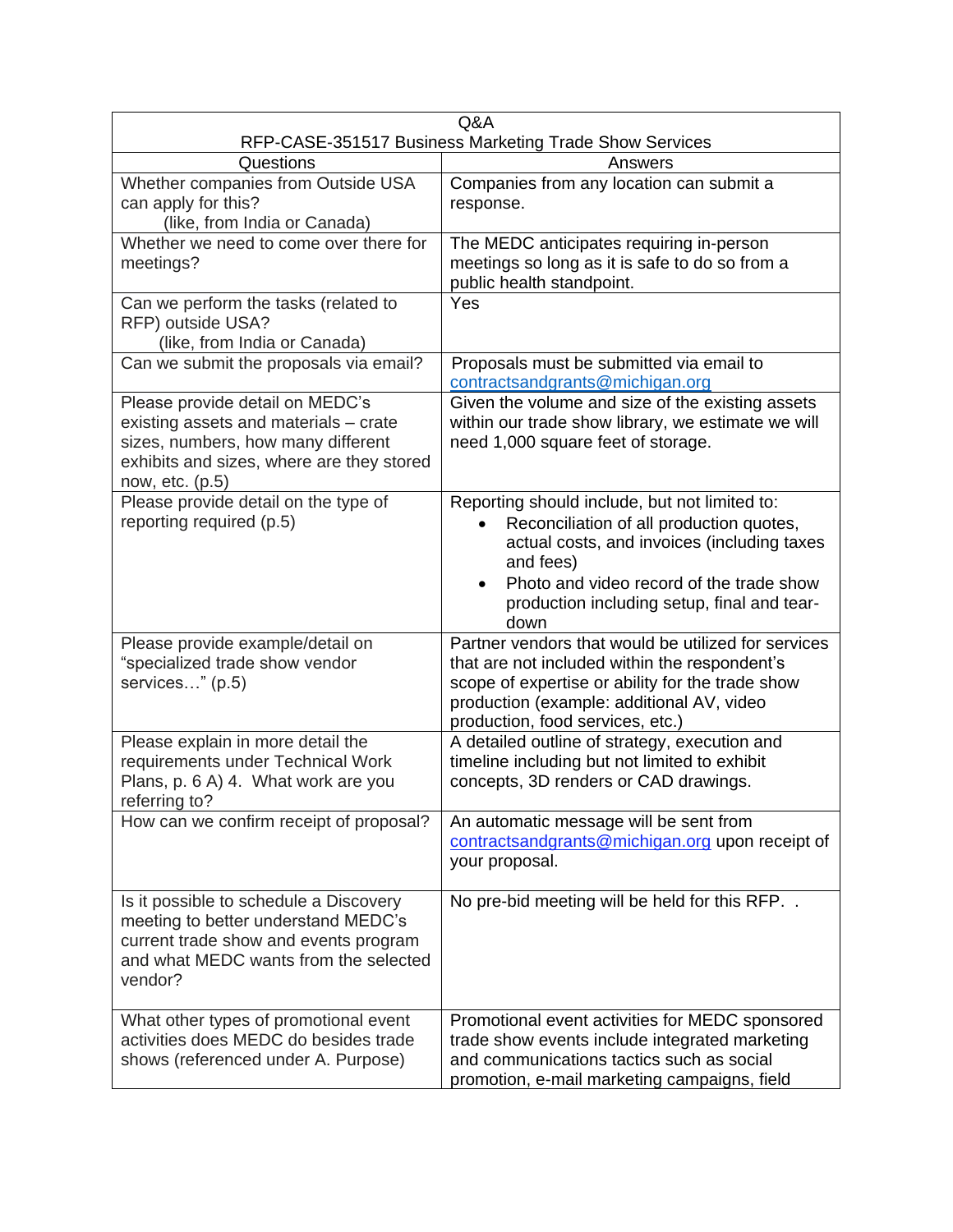|                                                                                                                                                                                                                                                                                                 | marketing asset deployment, lead generation<br>tactics among others.                                                                                                      |
|-------------------------------------------------------------------------------------------------------------------------------------------------------------------------------------------------------------------------------------------------------------------------------------------------|---------------------------------------------------------------------------------------------------------------------------------------------------------------------------|
| What are the anticipated 15 events that<br>MEDC will do in the first year?                                                                                                                                                                                                                      | Please see a sample of a MEDC trade show<br>calendar below.                                                                                                               |
|                                                                                                                                                                                                                                                                                                 | <b>MD&amp;M West</b>                                                                                                                                                      |
|                                                                                                                                                                                                                                                                                                 | Michigan Defense Expo (MDEX)                                                                                                                                              |
|                                                                                                                                                                                                                                                                                                 | <b>Mackinac Policy Conference</b>                                                                                                                                         |
|                                                                                                                                                                                                                                                                                                 | Integr8                                                                                                                                                                   |
|                                                                                                                                                                                                                                                                                                 | <b>IPW</b>                                                                                                                                                                |
|                                                                                                                                                                                                                                                                                                 | <b>Select USA</b>                                                                                                                                                         |
|                                                                                                                                                                                                                                                                                                 | <b>CAR MBS</b>                                                                                                                                                            |
|                                                                                                                                                                                                                                                                                                 | <b>Connect Marketplace</b>                                                                                                                                                |
|                                                                                                                                                                                                                                                                                                 | <b>National Brownfields Conference</b>                                                                                                                                    |
|                                                                                                                                                                                                                                                                                                 | <b>GVSETS</b>                                                                                                                                                             |
|                                                                                                                                                                                                                                                                                                 | <b>Battery Show</b>                                                                                                                                                       |
|                                                                                                                                                                                                                                                                                                 | <b>Detroit Auto Show</b>                                                                                                                                                  |
|                                                                                                                                                                                                                                                                                                 | <b>AUSA 2021</b>                                                                                                                                                          |
|                                                                                                                                                                                                                                                                                                 | <b>IMEX</b>                                                                                                                                                               |
|                                                                                                                                                                                                                                                                                                 |                                                                                                                                                                           |
| What are the booth space sizes for these<br>15 events?                                                                                                                                                                                                                                          | MEDC's exhibit space footprints can traditionally<br>range from 10X10-50x50.                                                                                              |
| Is MEDC looking for any actual or<br>specific design, creative, promotional<br>ideas generated for MEDC in this<br>proposal?                                                                                                                                                                    | At this time, exhibit portfolio examples are all that<br>is required. Considering the list of events above,<br>design concepts are welcomed.                              |
| How do we provide a schedule of<br>expenses for covering services and<br>activities without having detailed<br>information on what activities will be<br>required – specifically any new exhibit<br>design, materials, etc. required, what<br>shows are being done, (p.7 B) first<br>paragraph? | Please consider an estimated annual budget of<br>\$450,000 to be allocated against up to 15 different<br>exhibits. This budget does not assume show<br>organizer's costs. |
| Cover Letter mentions "supplemental<br>funding" - Could you give examples /<br>under what circumstances would it be<br>granted? Would this include addition of                                                                                                                                  | Supplemental funding would be allocated as<br>needed for the addition or expansion of show<br>service needs or freight increases.                                         |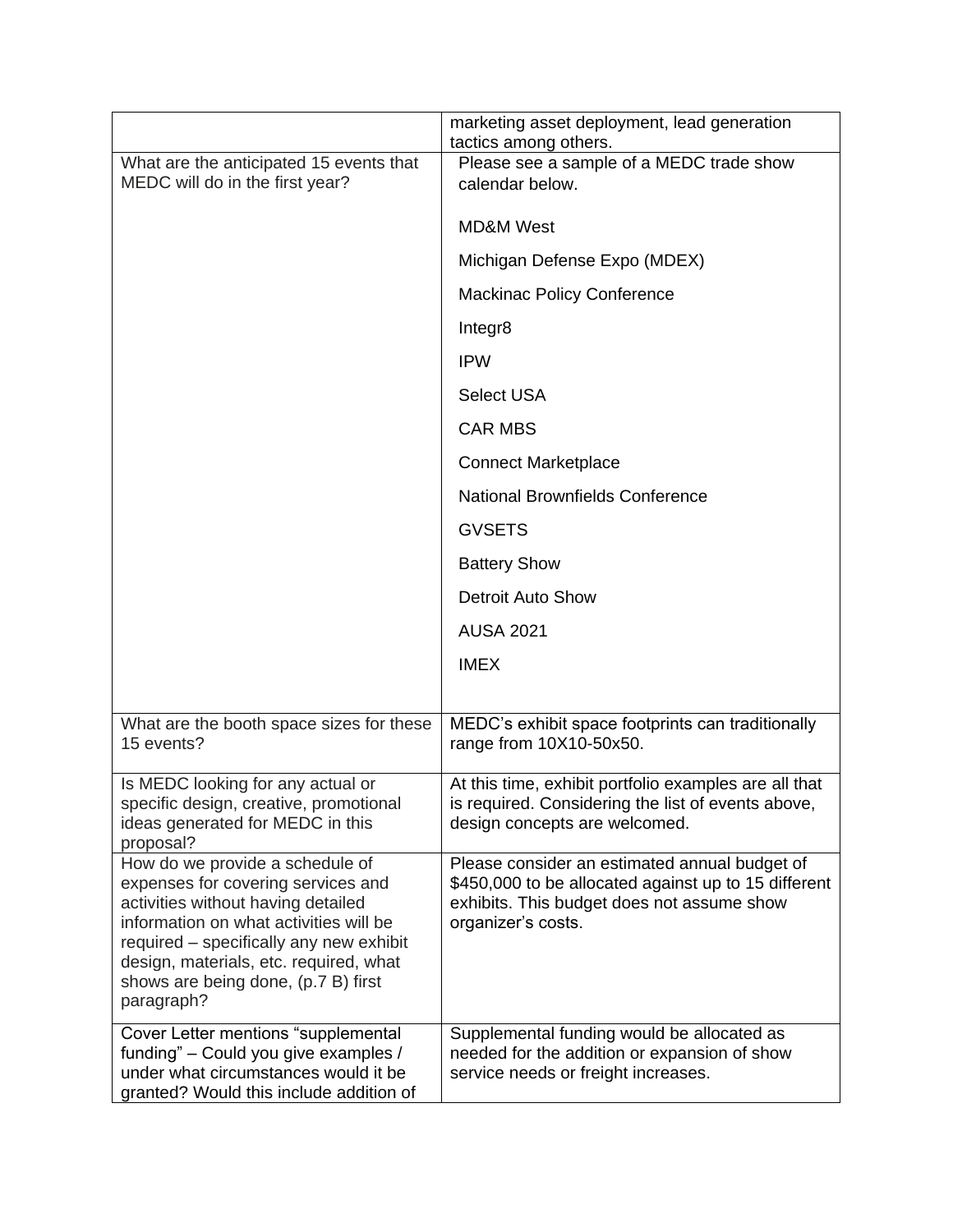|                 | shows/year, allow for market inflation                                                                  |                                                                     |
|-----------------|---------------------------------------------------------------------------------------------------------|---------------------------------------------------------------------|
|                 | (I.e. changes in freight due to gas                                                                     |                                                                     |
| prices)?        |                                                                                                         |                                                                     |
|                 | Pg 2 Section A                                                                                          |                                                                     |
|                 | 1. Are you seeking the contract<br>awardee to identify promotional<br>trade shows and event activities? | 1. MEDC will identify the trade shows to exhibit at<br>and sponsor. |
|                 | 2. Attract, retain, & grow" - Would                                                                     | 2. Attraction, retention and growth metrics will be                 |
|                 | these metrics be collected &                                                                            | collected and reported by MEDC.                                     |
|                 | calculated by MEDC or the contract                                                                      |                                                                     |
|                 | awardee?                                                                                                | 3. \$450,000 accounts for management and                            |
|                 | 3. Annual Term of 15 Events with                                                                        | collaboration, exhibit production and warehousing.                  |
|                 | $$450,000$ budget $-$ is this for the                                                                   |                                                                     |
|                 | management and collaboration, or                                                                        | 4. Yes, MEDC intends to award this contract to a                    |
|                 | is this also to include display                                                                         | single vendor.                                                      |
|                 | properties, promotional items,                                                                          |                                                                     |
|                 | warehousing, etc.                                                                                       |                                                                     |
|                 | 4. Is it the intent of MEDC to award                                                                    |                                                                     |
|                 | this contract to one singular                                                                           |                                                                     |
|                 | vendor?<br>Pg 2 Section B                                                                               |                                                                     |
|                 | 1. "Serves as lead on - - initiatives                                                                   | 1. The awardee is responsible for a polished and                    |
|                 | within the organization" - Would                                                                        | professional trade show exhibit strategy,                           |
|                 | MEDC rely on the contract awardee                                                                       | production and reporting.                                           |
|                 | to initiate all opportunities? Can                                                                      |                                                                     |
|                 | you explain to what extent this                                                                         | 2. The awardee is not directly responsible for new                  |
|                 | would be the responsibility of                                                                          | business generation but is responsible for the                      |
|                 | MEDC/contract                                                                                           | quality and functionality of the exhibit where new                  |
|                 | awardee/collaboration of the two?                                                                       | business prospecting will take place.                               |
| 2.              | "Marketing Objectives - Generate                                                                        |                                                                     |
|                 | New Business" - In what capacity<br>would the contract awardee be                                       |                                                                     |
|                 | expected to achieve this / what is                                                                      |                                                                     |
|                 | the goal number / how is it                                                                             |                                                                     |
|                 | measured / is this provide by                                                                           |                                                                     |
|                 | MEDC per chosen shows, locations                                                                        |                                                                     |
|                 | etc.?                                                                                                   |                                                                     |
|                 |                                                                                                         |                                                                     |
| Pg 3 #2         |                                                                                                         | A site selection consultant is a location strategy                  |
| 1.              | "Site Selection Influencers /                                                                           | expert who partners with companies who are                          |
|                 | services" - can you give an<br>example of this?                                                         | ready to expand to understand business needs                        |
|                 |                                                                                                         | and assess the ability of various locations to meet                 |
| Pg <sub>5</sub> |                                                                                                         | those needs to enable future growth.                                |
| 1.              | "Storage of MEDC existing trade                                                                         | 1. Given the volume and size of the existing                        |
|                 | show assets" - Can you provide a                                                                        | assets within our trade show library, we estimate                   |
|                 | list of items that would need                                                                           | we will need 1,000 square feet of storage.                          |
|                 | warehousing with sizes and square                                                                       |                                                                     |
|                 | foot area needed?                                                                                       | 2. Strategy meetings include but are not limited to:                |